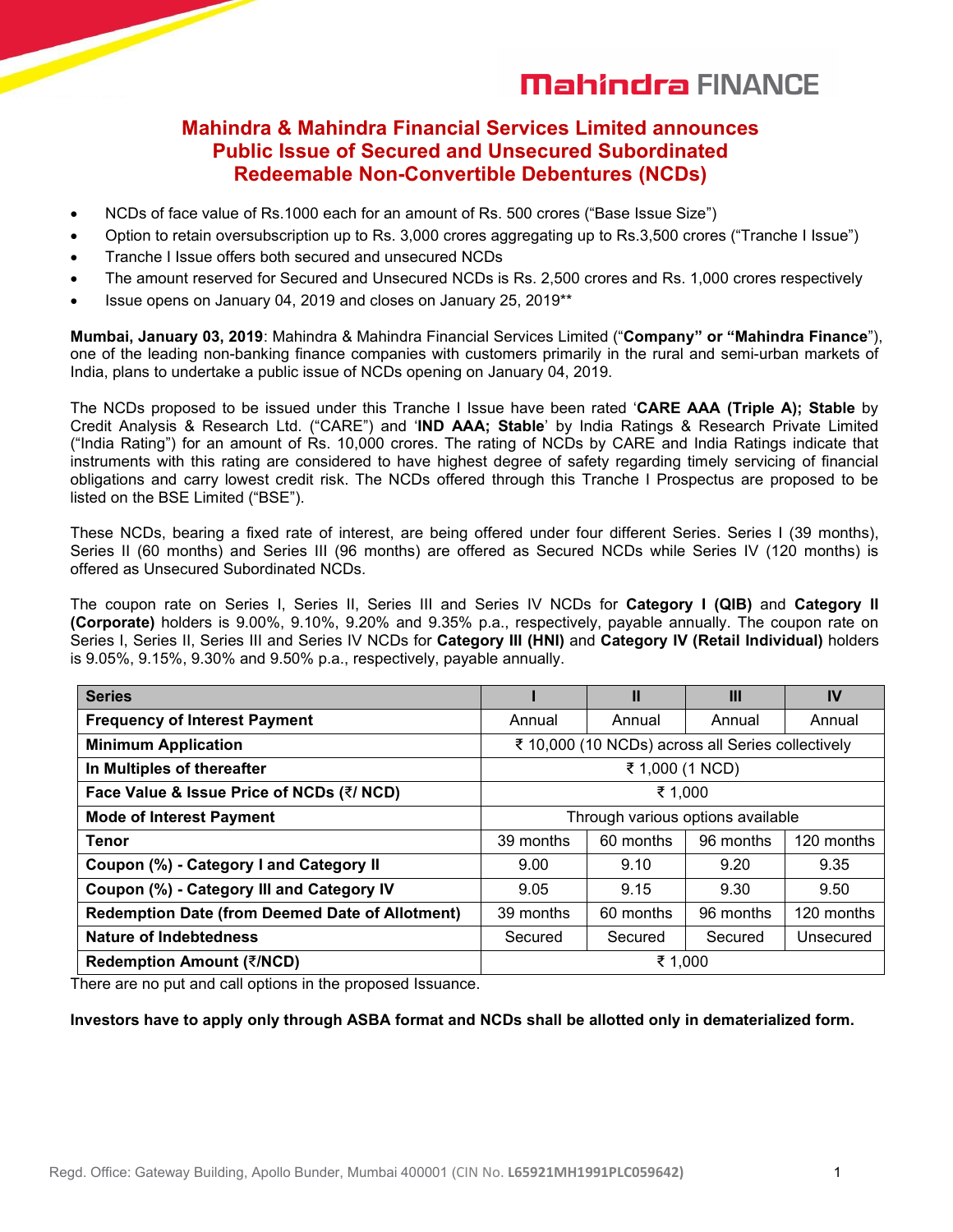# **Mahindra FINANCE**

The funds raised through this Tranche I Issue will be used for the purpose of onward lending, financing, refinancing the existing indebtedness, long term working capital and for general corporate purposes.

Edelweiss Financial Services Limited, A. K. Capital Services Limited, Axis Bank Limited, ICICI Securities Limited, SBI Capital Markets Limited, Trust Investment Advisors Private Limited and Yes Securities (India) Limited are the Lead Managers to the Issue. Axis Trustee Services Limited is the Debenture Trustee, while Karvy Fintech Private Limited is the Registrar to the Issue.

### **About Mahindra & Mahindra Financial Services Limited**

Mahindra & Mahindra Financial Services Limited (Mahindra Finance), part of the Mahindra Group, is one of India's leading non-banking finance companies. Focused on the rural and semi-urban sector, the Company has an AUM of over Rs. 59,000 crores as on September 30, 2018. The Company is a leading vehicle and tractor financier and also offers fixed deposits and loans to SMEs. The Company has 1,296 offices spread across 27 states and 5 union territories.

Mahindra Finance is the only Non-Banking Finance Company from India to be listed on the Dow Jones Sustainability Index in the Emerging Market Category. Mahindra Finance has been ranked 14th on the list of India's Best Companies to work for - 2018, by Great Place to Work® Institute.

The Company's Insurance Broking subsidiary, Mahindra Insurance Brokers Limited (MIBL), is a licensed Composite Broker providing Direct and Reinsurance broking services.

Mahindra Rural Housing Finance Limited (MRHFL) a subsidiary of Mahindra Finance provides loans for purchase, renovation, construction of houses to individuals in the rural and semi-urban areas of the country.

Mahindra Asset Management Company Private Limited (MAMCPL), a wholly-owned subsidiary of Mahindra Finance, acts as the Investment Manager of Mahindra Mutual Fund.

The Company has a JV in US, Mahindra Finance USA LLC, in partnership with De Lage Landen, a subsidiary of Rabo Bank, for financing Mahindra tractors in US.

#### **Media Contact information:**

#### **Mr. Shahab Shaikh| shahab@conceptpr.com| 9320897525**

#### **Metabelle Lobo | lobo.metabelle@mahindra.com |9769212078**

Capitalized terms not specifically defined above shall have the same meaning as assigned to them in the Shelf *Prospectus and Tranche I Prospectus.*

\*\*The Tranche I Issue shall be open for subscription from January 04, 2019 to January 25, 2019 with an option to close on such earlier date or extended date as may be decided by the Board of Directors of the Company or the Bond Issue Committee of the Board of Directors. In the event of an early closure or extension of the Tranche I Issue, our Company shall ensure that notice of the same is provided to the prospective investors through an advertisement *in a reputed daily national newspaper on or before such earlier orextended date of Issue closure.*